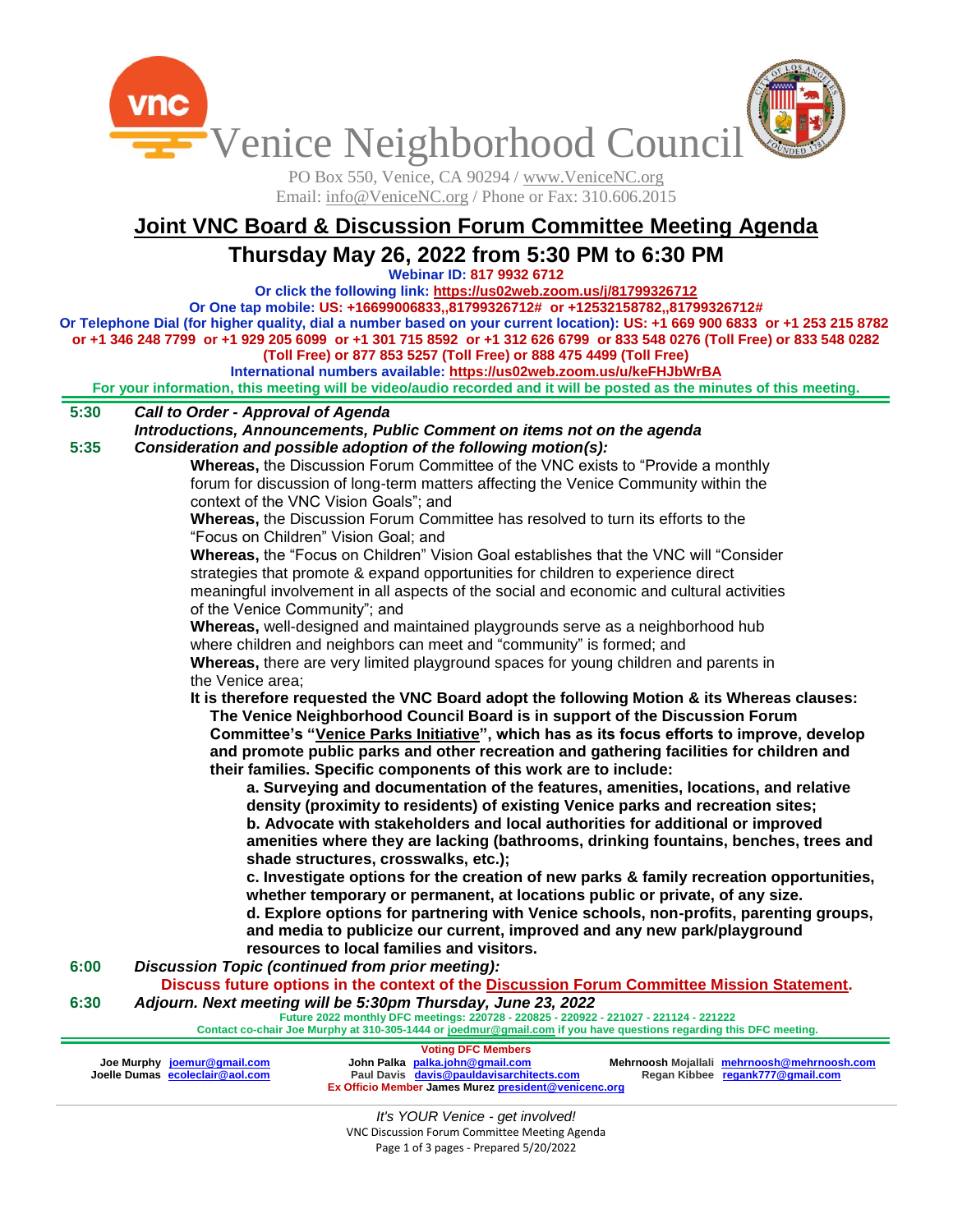

PO Box 550, Venice, CA 90294 / www.VeniceNC.org Email: info@VeniceNC.org / Phone or Fax: 310.606.2015

#### **Discussion Forum Committee Mission Statement**

**Provide a monthly forum for discussion of long-term matters affecting the** *Venice Community* **within the context of the VNC Vision Goals**\*

**The VNC Vision Goals were adopted unanimously by the Board on April 21, 2009 as Standing Rule 20 (now 18) and amended unanimously by the Board on May 20, 2014 to insert the Focus on Children Vision Goal. For further information about the DFC, contact its co-chair Joe Murphy at 310-305-1444 or at joedmur@gmail.com.**

#### **\***To **stimulate the vitality** of the VNC, the Board and VNC Committees are encouraged to consider the below **VNC Vision Goals** in their deliberations.

Although the VNC is a political body, and inevitably it may become embroiled in issues that divide the community, these goals are designed to promote a more proactive, collaborative vision for VNC Committees to include in their deliberations as they formulate recommendations for Board consideration. The **intent** is to create a working framework of integrated strategies capable of achieving, over time, broader consensus and increased:

## **Focus on Children**

**Consider strategies** that promote & expand opportunities for children to experience direct meaningful involvement in all aspects of the social and economic and cultural activities of the *Venice Community*. Include this **Focus on Children** as an integral part of the **consideration** of **strategies** in all of the below **Vision Goals**.

#### **Participation**

**Consider strategies** that encourage & facilitate broader involvement of stakeholders, major organizations, communitygroups, and government institutions, etc.

### **Walkability**

**Consider strategies** that reduce the use of cars and that promote alternatives such as walking, skateboarding, biking & bike racks, circulation systems (trolleys), park & ride rather than additional parking, streetnarrowing/sidewalk widening, walk/bike/skateboard lanes separated from traffic, easier neighborhood pedestrian access to commercial stores, etc.

### **Diversity**

**Consider strategies** that encourage & facilitate realistic recommendations designed to increase economic diversity, including affordable housing, etc

### **Creativity**

**Consider strategies** that promote the arts, encourage & facilitate creativity. This can apply to architecture, public art, social events (neighborhood gatherings/street movies/theatre/dance/pottery/…), etc.

### **Collaboration**

**Consider strategies** that encourage& facilitate "level playing fields" for collaborative negotiation; opt for procedures & policies that 'promote flexibility & dialogue' over 'reacting defensively to rigid criteria', facilitation/mediation training, etc.

### **Brainstorming**

**Consider strategies** that encourage & facilitate exploring of non-traditional options for achieving shared objectives, etc.